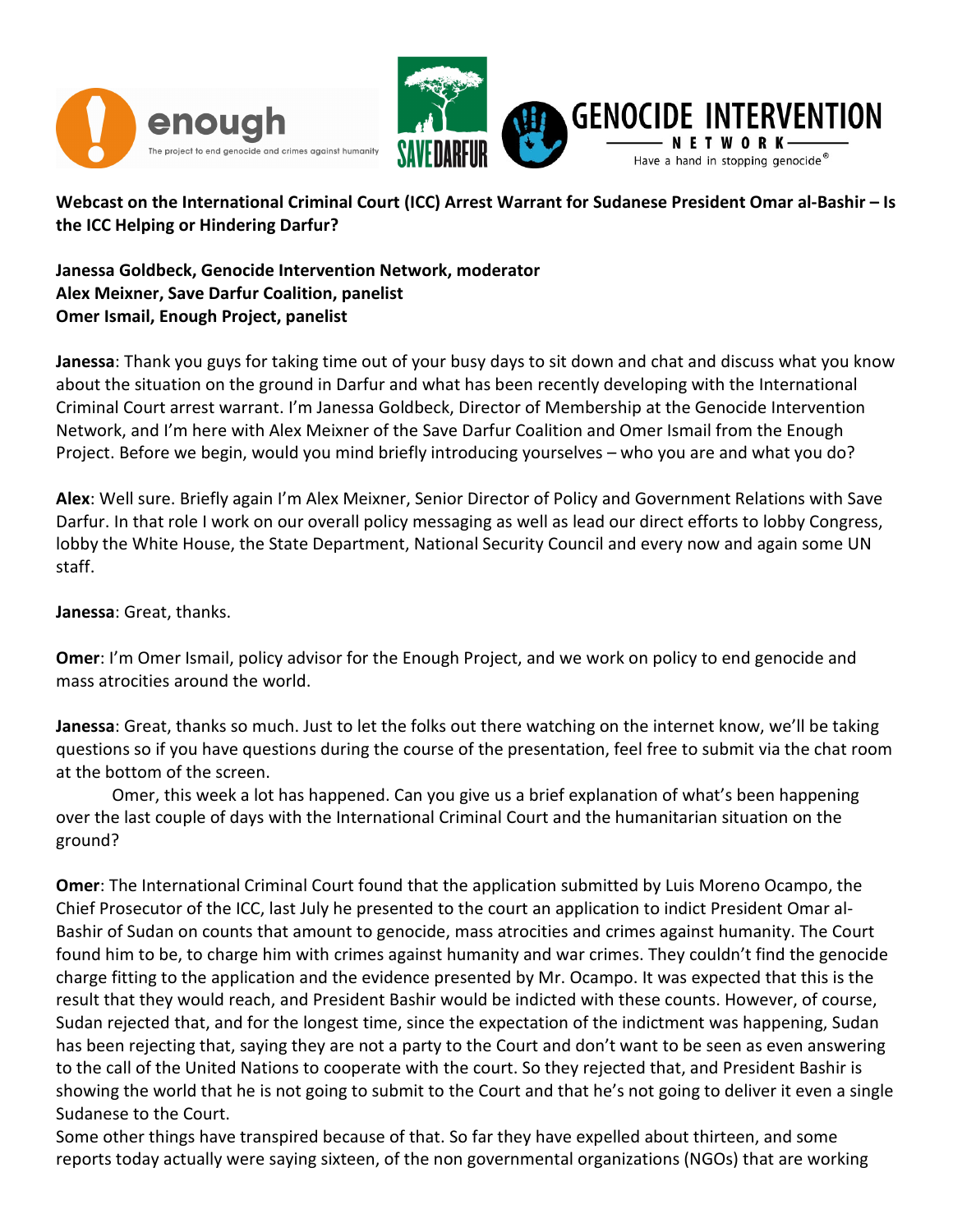



I

#### **GENOCIDE INTERVENTION**

Have a hand in stopping genocide®

there providing food, health care, water and sanitation and protection for the civilians in Darfur. We understand that there are between 2.7 to 3 million internally displaced people in Darfur, scattered around 145 to 160 sites, we call these IDP camps, Internally Displaced Persons camps, in Darfur. That is definitely going to put in jeopardy over a million people, already, because these people that were expelled provide services to these people. So we have one-third of the population of the camps are not going to be receiving the services that these people provide besides the people who need help in Darfur, not only the people in the camps. There are gaps in every service you can think of in Darfur. The total number of people in Darfur is about six million to six and a half million, 4.7 million of them are in need of assistance. So when we pull out thirteen organizations and we leave over a million already exposed, can you imagine what will happen to the remaining people? And al-Bashir yesterday visited Al Fasher, the capital of Darfur, my hometown, where I was born and raised, and frankly they will expel more people.

Janessa: Well, there was intense debate leading up to the issuing of the arrest warrant about whether or not issuing the warrant would foster or hinder a lasting peace in Sudan. On one hand, there's an argument for justice and accountability for leaders who perpetrate crimes like this, and on the other hand there's concern that issuing the warrant will endanger existing peace agreements like the Comprehensive Peace Agreement between the North and the South and will push Khartoum even further away from the negotiation table. My question to both of you is do you believe that issuing the arrest warrant helps more than it hurts to achieve lasting peace in Sudan?

Alex: Well I think ultimately it will be shown to help, although there is some short term pain that must be gone through. Look, the Sudanese government and President al-Bashir are ruthless thugs. There's no doubt that they have the capacity and the will to lash out, as they are by kicking out so many aid agencies that as Omer says, are helping so many people. The question though, is what the international community does now. Whether or not this warrant will be a catalyst for peace in Sudan and security throughout Darfur depends on what happens next. If Bashir is allowed to set the agenda by kicking out the aid workers and the international community response purely by going back to him and saying "Oh no please, please allow them back in," that is not going to be a catalyst for peace. That is not going to bring about the change that we all need to see.

 If the international community, however, can stand up as one, not just the West, not just the US and Europeans but the Africans, the Arab League, China, can stand up and say kicking out aid agencies who provide much needed services to millions of victims, millions Muslim victims, by the way, is completely unacceptable. It is not a response that can be in any way a basis for negotiations on the ICC and it must be reversed immediately. If that can be a strong response from the international community then that will be the first step towards eventual peace in Darfur, but it's going to be a rocky ride, there's not doubt about it.

Omer: I would say to those who think that this step is going to jeopardize peace in Darfur, as a Darfuri, I would ask them, "What peace?" Can anybody show me that the government of Sudan is willing and able to have peace in Darfur today? If they are talking about the stillborn Darfur Peace Agreement of May of 2007 I say I'm sorry, but that is not peace for people in Darfur because in fact it became a catalyst for more divisions in between the Darfurians themselves and even the rebel movements. So that did not hold and it did not take us anywhere. If they're talking about what happened in Doha there is no peace agreement, Doha was a declaration of intent and it was a window into the minds of the two parties. Everyone wants to know if the other party was going to negotiate in good faith, should and when the negotiations start. So that is not to say that there are no attempts to have a peace agreement. We have the government of Sudan standing between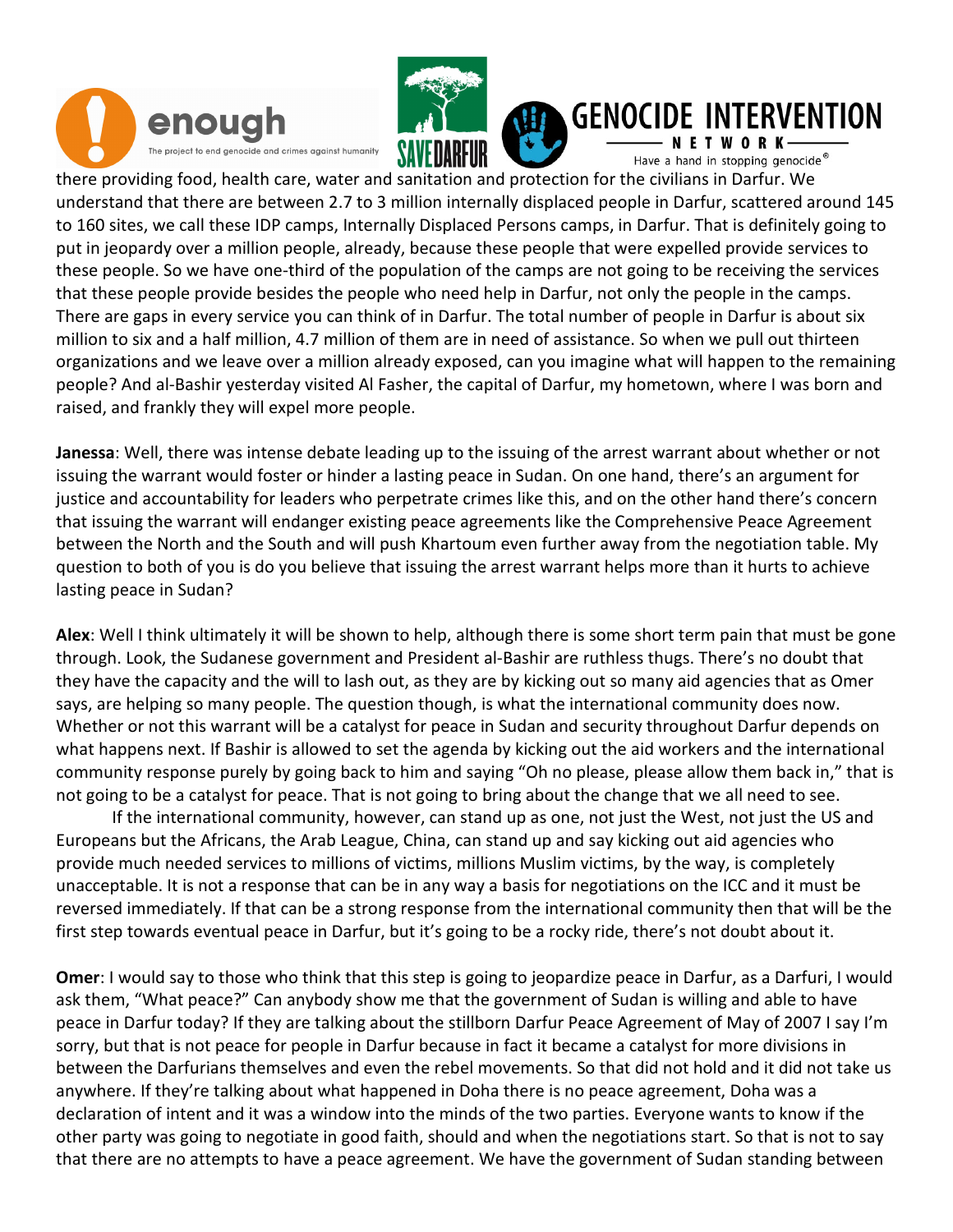





I us and that peace agreement. The indictment of Bashir, I think like Alex said, in the long run people will realize that this is for the benefit of the country because we've seen that the naysayers who say that this is going to

jeopardize peace, they are the same people who came up with the same arguments when Milosevic of Yugoslavia was indicted and when Taylor of Sierra Leone and Liberia was indicted. And look at what happened. Taylor is now going to the Court and Milosevic died in captivity. The Balkans have never been safer and in Africa we not only have democracy in Liberia but we elected the first woman president in the whole continent of Africa in history.

Janessa: What about the Comprehensive Peace Agreement, do you think the arrest warrant may jeopardize the implementation of that?

Alex: Well ultimately it shouldn't. The Comprehensive Peace Agreement was not signed truly for one person, not President al-Bashir signed with the National Congress Party which he leads, so the entire Sudanese regime, the ruling regime, is on the hook for the Comprehensive Peace Agreement and must work to implement it. That should not change because of the indictment of one man.

 Another thing that must be kept in mind is peace in Darfur is not incompatible with peace in South Sudan. Much to the contrary, there needs be peace in Darfur – you can't solve either without the other. And there is a way to move forward with an eventual peace that encapsulates both, that allows the South to go on with the provisions of the Comprehensive Peace Agreement while also allowing Darfur to rebuild. These aren't competing ideas, they're complementary ones and that must be the path taken forward and the path pushed by the international community. Whether President Bashir will be able to see that or whether others in his regime will take the steps necessary to make that peace is unclear, but a path towards eventual peace for all of Sudan is the one that everybody must push for right now.

Omer: If you remember John Garang who signed the peace agreement with the government of Sudan on behalf of his group, the SPLA, Sudan Peoples Liberation Movement/Army, he died shortly after, almost one month or three weeks after he became the first Vice President of Sudan. The CPA is alive – he is the one who negotiated on behalf of the Southern Sudanese people and he died. So the fact that Bashir should go and still the CPA is alive is not something that is difficult. That is one.

 The second thing is, like Alex said, peace in Darfur is compatible with peace in the South and everywhere in the country, that is why we need a holistic approach to the problems of Sudan. We cannot work an agreement for the people of the East and then come into Darfur in the West and have a different peace agreement then have a CPA in the South. We have to merge all these agreements together and we have a comprehensive peace agreement for the whole country that is going to address the problems of the Sudan as a whole.

Janessa: I know some folks, in San Francisco especially, will be happy to hear you say that. Omer your family is in Darfur, what has their reaction been to the arrest warrant?

Omer: I was speaking to them this morning and in fact one sister of mine, the youngest, called me this morning around six o'clock our time, of course the daytime savings has not reached them yet so she woke me up early. I talked to her and I talked to my brother and everybody is OK and I asked them what they told when al-Bashir visited Darfur yesterday and they were laughing and telling me, "If we told you what we really think we fear that the threat by the Chief of Security will be applicable to us," and that is declaring to what General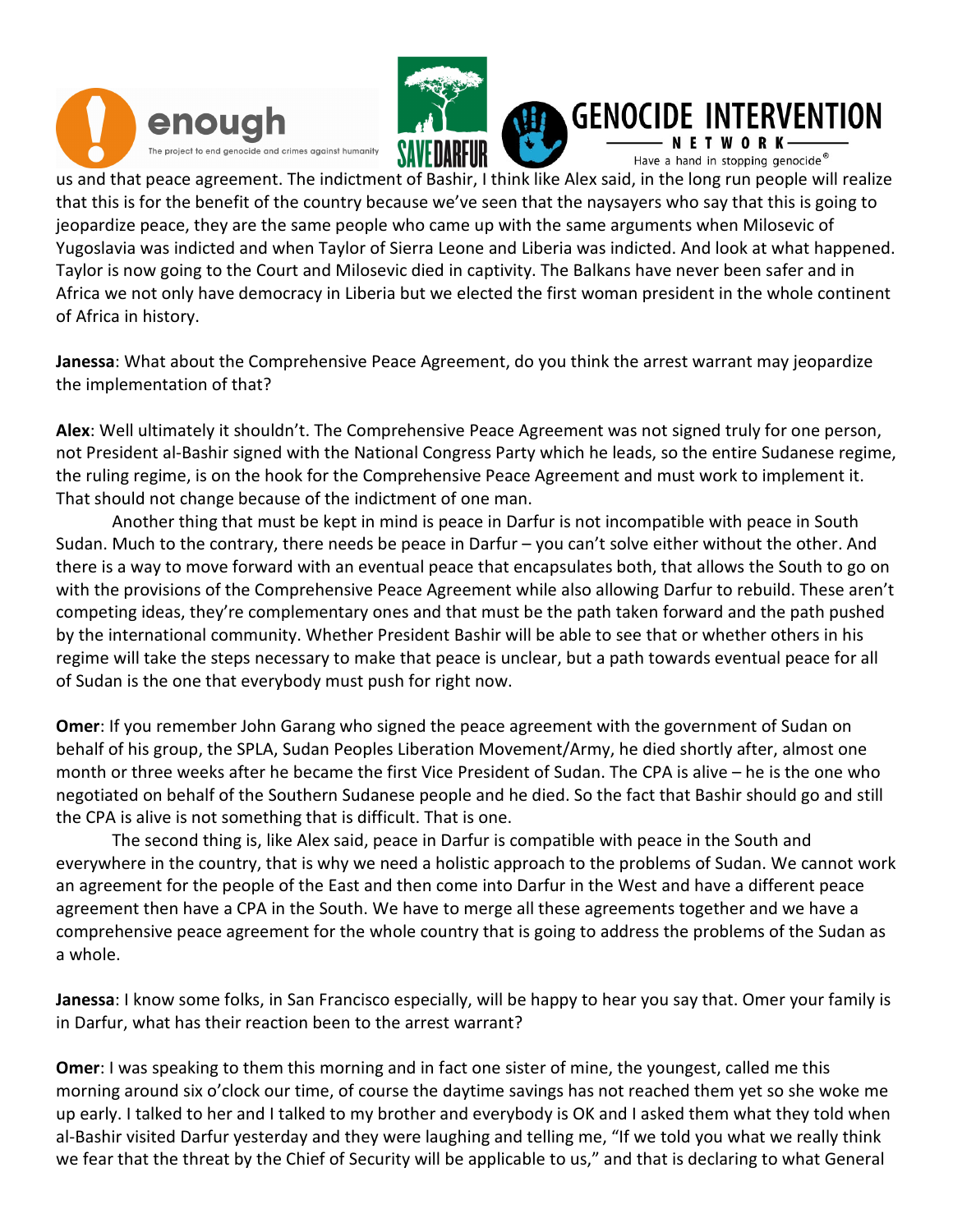



I

# **GENOCIDE INTERVENTION**

Have a hand in stopping genocide®

Salah Abdullah Gosh, the Chief of Sudanese Security said that people who support or give information or show sentiments toward the ICC we will cut, and I'm quoting here, "We will behead them and cut off their limbs and go after their families," so with that kind of threat they were laughing they say, "If we want to tell you exactly how we feel, then we fear that some people are listening to our conversation on this phone and we will be subject to this." We laughed about it because I know what they mean.

 Since this arrest warrant was issued we had the chance to talk to people in many networks and many people see this and they act by calling back and the hundreds of emails and calls that I receive because of showing up in different networks and talking about this is amazing and showing that the Sudanese people cannot wait to see the day that the symbol of the injustice in the country is gone. And we start on the road to bring accountability in the country.

Janessa: Thanks. Let's turn to the immediate humanitarian emergency. Revoking the licenses of aid organizations when things get sticky is an old tactic of al-Bashir's. And for months the international community has suspected that the ICC would issue an arrest warrant. But Obama's team and the international community at large seem to be caught off guard. The UN now estimates, like you said, that more than a million people are without access to food, clean water, medical supplies. Do you believe the United States was prepared for this?

Alex: Well, certainly not as prepared as they could have been. I could tell you, I just came from a meeting about an hour ago with officials at the White House – Samantha Power, Michelle Gavin and others that are working on this issue day and night – and I can tell you and tell everybody that they are purely working on this day and night. The problem is that they are still in what they call a "policy review" where they're looking at the U.S. approach to Sudan and trying to figure out what to do next, which is exactly the intention of President Bashir. By taking an action such as this he just ties up the international community and the United States in knots as they try and figure out his next move. What the Obama administration needs to do is take the initiative. They can't spend all day responding to President Bashir. What they need to do is figure out what is going to make the situation on the ground better. They have, right now, for the first time in years, a lot of political capital internationally. The Obama administration has a lot of credibility within the African Union, within the Arab League, within the key actors that can influence Khartoum. What the Obama administration doesn't have right now is a lot of diplomatic capacity. They just don't have the ambassadors out in the countries yet. There is no assistant Secretary of State for Africa yet, there's no special envoy for Sudan yet. These are all serious lacks of the current administration but they can't become excuses. If there is no special envoy, the President himself or Secretary of State Clinton needs to step in or the British, they need to be making these calls to African heads of state, to Arab heads of state, making it clear that standing by Bashir at this point, as a wanted war criminal, as he's taking action like kicking out 13 aid agencies, is simply unacceptable and will not bode well for their future relations with the United States. That's the step that needs to be taken now, whether or not they saw this coming is now irrelevant. It's now about what they're going to do today, tomorrow.

Janessa: You mentioned wanting a special envoy and making those calls themselves if they don't have the diplomatic capacity. To your knowledge is the US doing any of those things?

Alex: Well, you know, it's tough to say. Certainly there is a full-time team over at the State Department lead by a very capable individual that are working on Sudan issues. Certainly we've seen statements come out from Susan Rice up in New York, from Secretary Clinton as she was traveling through Europe, there's a level of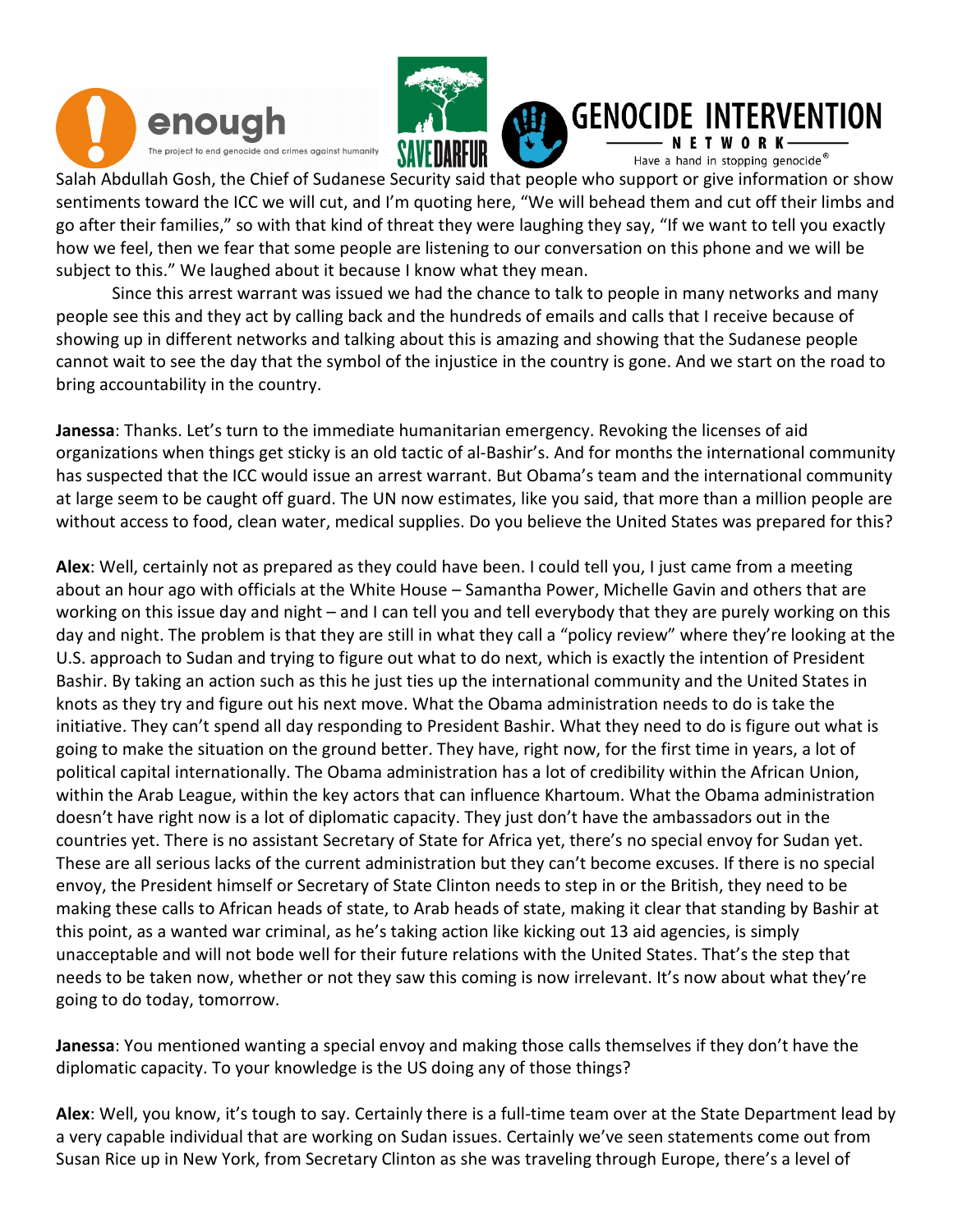



#### **GENOCIDE FRVFNTION**

Have a hand in stopping genocide®

engagement. But is it a sufficient level of engagement? Right now I would argue no. Now we are all of us on the outside. Nobody here works for the administration so we can't say exactly what's going on day-to-day but when we see the UN itself coming out with stronger statements than we're seeing from the Obama administration, that's not very promising. I'd love to give them the benefit of the doubt but frankly the people of Darfur and all of us that are concerned with Darfur just don't have the luxury of being able to benefit from that right now.

Janessa: What are some things that people can do in the United States to push the US government to push President Obama to do more to do these things?

Alex: Well there are a few things. People are very good at messaging to Congress, to their two Senators and to their Representative. Those officials are in turn then very good at talking to the administration and lighting fires under them, they kind of serve as a board of directors for the administration. Additionally, many in Congress have personal relationships with key countries, whether they be China or African or Arab League nations. So one of the things we've done earlier today is reach out and have conversations with key folks on the Hill and try to get them moving. I think within the next 48 hours or so we should have "Dear Colleague" letters circulating at the House and the Senate aimed at the African Union, aimed at the Arab League and aimed at China trying to push those countries to get more involved, to kind of get off the bench here, for lack of a better term. Everybody watching now can go to their representatives and say, "Sign that letter, sign those letters. Why aren't you calling the White House? Why aren't you calling the State Department? Why aren't you calling the embassies of all the relevant nations?" These are all steps that Americans can take to spur their government into action and frankly that might be the only steps that can actually make a difference in the near term.

Janessa: Thanks. You mentioned the UN coming out with strong statements. What is the UN doing to address the situation currently?

Alex: Well, one of the things that we can actually be thankful for is that while President Bashir has kicked out 13 or perhaps 16 aid agencies, the UN remains. The UN has great capacity to help distribute the humanitarian aid that is still making it in from the remaining agencies and to help transition some of those programs from the agencies that are leaving to the agencies that remain; so first and foremost that's what we're concerned with. Secondarily it still has its peacekeeping force, UNAMID. They are now at about 65% deployment, the schedule was to be at about 80% deployment by this point in the month, we'd love to see that happen, I don't know if they're going to make that figure. The UN is a laudable institution but it is often stuck within its own bureaucracy and that needs to be sliced through. We hope that Secretary General Ban is in town tomorrow and he meets with Secretary Clinton and with the Senate Foreign Relations Committee and with President Obama and that they give him the message that he needs to cut through the bureaucracy within the United Nations while at the same time he gives them the message of the urgent situation on the ground.

Omer: One of the things that the UN is doing on the ground as well is monitoring and protecting civilians. People sometimes think of protection is just through the troops, but no, there is another type of protection when people are there, present. And they have the threat of reporting this to the rest of the world. Normally the perpetrators stay away, however their capacity to do that is limited because they are not in every camp, they are not in every place where these vulnerable groups are. So wherever they are, they are in the vicinity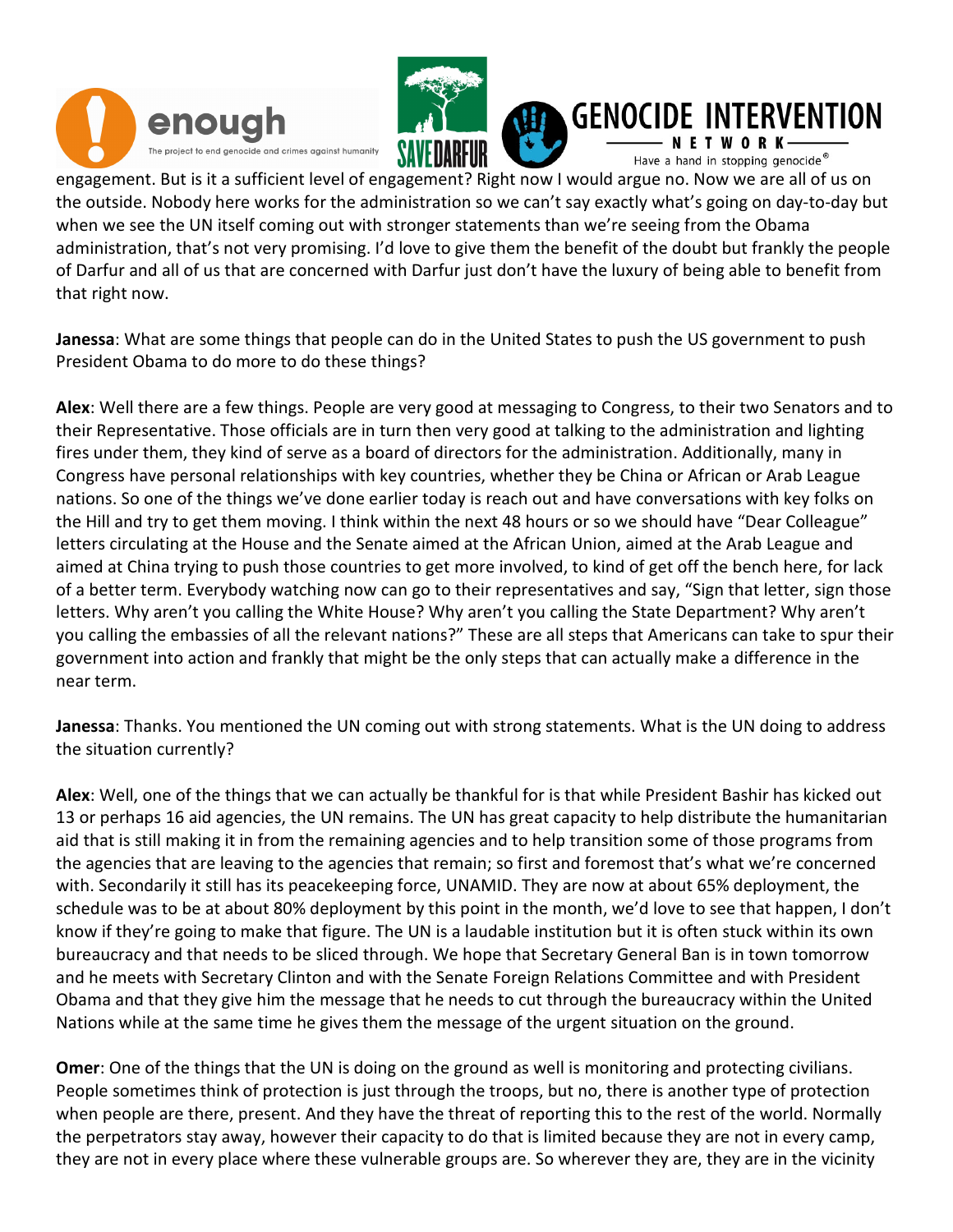



#### **GENOCIDE INTERVENTION**

Have a hand in stopping genocide®

where some of these human rights abuses happen, they report on it. And they talk about it. So that is an element of civilian protection that is very important. And that is the UN with (inaudible) and we hope that they will step up to fill that gap created by these people. Definitely they are not going to fill every gap but there are a few places where they can do this. Carriers are very important because they don't move from Point A to Point B without escort, and heavy escort and a lot of papers go back and forth and it's important that they coordinate themselves to be able to provide this service however sometimes they do that in a small space and you know we hope that they cut the red tape and that the flow of their movement and their monitoring will be much better.

Janessa: Building off of that point about bureaucracy and the UNAMID 60% deployment rate, this crisis has been going on for years now, and just when we thought it couldn't get any worse it has. Is it time to revisit the option of putting NATO boots on the ground?

Omer: I think that should have never been taken off the table to begin with, even if we are bluffing. Because this is the difference from democracies like where we live here and somebody like Khartoum. Because here the transparency and the discussion like this in this setting, will allow them to hear that there is no NATO threat. And the people who are leading the discussion lead it out in the open and everybody hears about it. So somebody in Khartoum said, "Hmm, NATO is not coming, the African Union, we know how to deal with these guys." So that has given them… It shouldn't have been taken off the table, to begin with. Now it should come back, and we have to really mean it because also empty threats and when they call your bluff, the damage is as equal as not having anybody, so I think that option should be on the table again and will become a credible option where we can move and apply whatever threat that there is. Not only NATO, I think all the countries, now that we have a fugitive from international law that is a sitting president, everybody who is a member of the United Nations should step up and try to prevent this guy from exercising whatever authority that he might have in Khartoum.

Alex: You know if I could echo something that Omer mentioned there, the situation really is changing with the expulsion of the humanitarian aid groups and most people on this webcast have heard talk of a no-fly zone from time to time. And one of the principle arguments against the no-fly zone as we well know is that it might give the Sudanese government an excuse to hinder the humanitarian aid operations, which are so vital to so many.

Omer: And now they did it without a no-fly zone.

Alex: Exactly. They are taking away the very arguments against it that will put more pressure on them. Something else to bear in mind here, as Omer was talking about, the possibility of other troops augmenting the UNAMID troops that are not yet there and of other countries playing a more significant role, the European Union has had a peacekeeping force in eastern Chad for about a year now. That force is getting ready to go away. Some elements of it will remain but the UN is going to come in and take over that mission. So there is that excess capacity. European countries have already deployed to the region and have shown a willingness to be involved with this that is about to be freed up in the coming days. I don't say that by way of endorsing or going against a greater involvement from NATO nations, but it is worth noting that there is an excess capacity of exactly the right type of folks and exactly the right place that might be opening up fairly soon. Certainly, regardless of what the options are, that are being discussed, I'm sure, and that will eventually be decided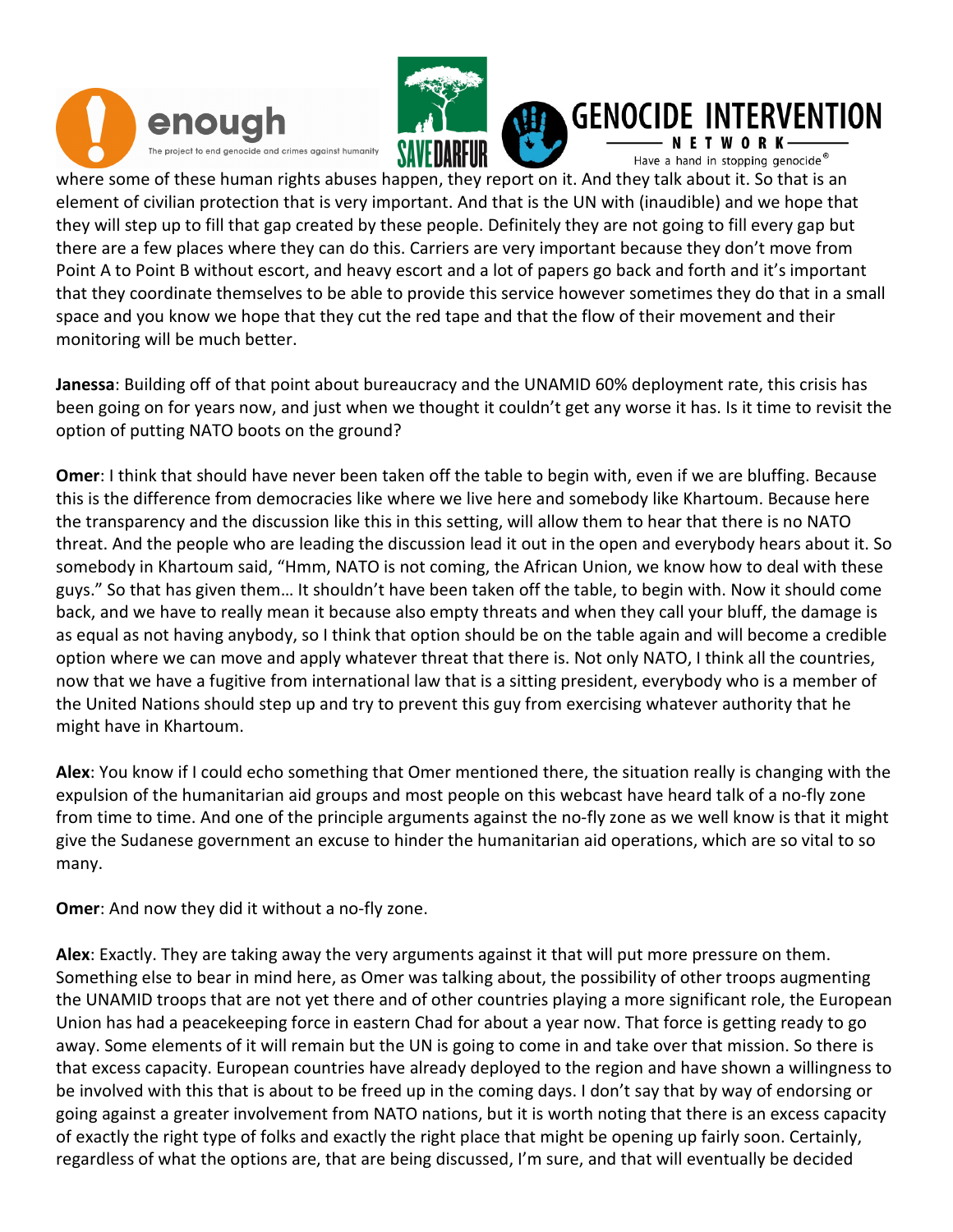



**GENOCI FRVENTION** Have a hand in stopping genocide®

upon to help protect civilians in Darfur and create pressure on the Sudanese government, everything, as you say, must be on the table.

Omer: Absolutely and I think we have more questions coming from the (inaudible) however if we are having the United Nations in Chad and now we are having the United Nations in Darfur in the haggard mission of UNAMID and we have UNAMIS, the United Nations troops in southern Sudan, after the peace agreement there were 10,000 people there. I don't know whether it is important that we coordinate between all these different missions to provide security and protection for the people of Darfur and for Sudan at large. Those 10,000 already in southern Sudan and 13,000-16,000 in Darfur and we want to keep that to 16,000. We have MINRUCAT coming into Chad and we know how the spillover between the two areas in Darfur and Chad and the war by proxy between the two countries as well. So I hope to see some coordination happening there between the UN missions.

Alex: One thing to note as you so noted that there are so many UN troops already within Sudan and more on their way – these missions have strict mandates. They do not include going after and trying to arrest President Bashir.

Omer: Absolutely, of course.

Alex: One of the things that is always a scare as well is that the Sudanese government could kick the peacekeepers out just as they are now kicking some of the humanitarian aid workers out, which would have a similarly devastating effect for the people of Darfur. Even the modest protection they now enjoy would be gone. So unfortunately with the Sudanese government still in power, you have to play to a certain extent by their rules, so we do want to make clear that the UN troops that are there, they are there purely to protect civilians.

Omer: Oh yeah, they have nothing to do in their mandates to harass Bashir or to ask that question, they will leave that to other people I'm sure. There are people who are more professional and they know how to do that better than the UN. However, I think the coordination in terms of protection of civilians should be there and since we have different missions we can find a way in their mandates that we can merge some of their activities together.

Janessa: I have a question from the chat room. If Bashir is removed from power, what would happen? Who would take over?

Omer: We don't know. There are lots of people within our country of 40 million people, I don't think there will be a problem of who is going to take over besides the fact that – well, just to go back a little bit. Bashir came to power by the barrel of his gun. If you remember, there was a coup d'état that brought Bashir to power. He wasn't elected by the people of Sudan, he was imposing himself on them on June 30, 1989 and that coup d'état removed a democratically elected government at the time. So, if Bashir is gone nobody is going to shed any tears. In fact, it is for the good of the people of Sudan that they find a new democratic system and fill out a ballot box and elect a new president who hasn't killed half a million people in Darfur alone.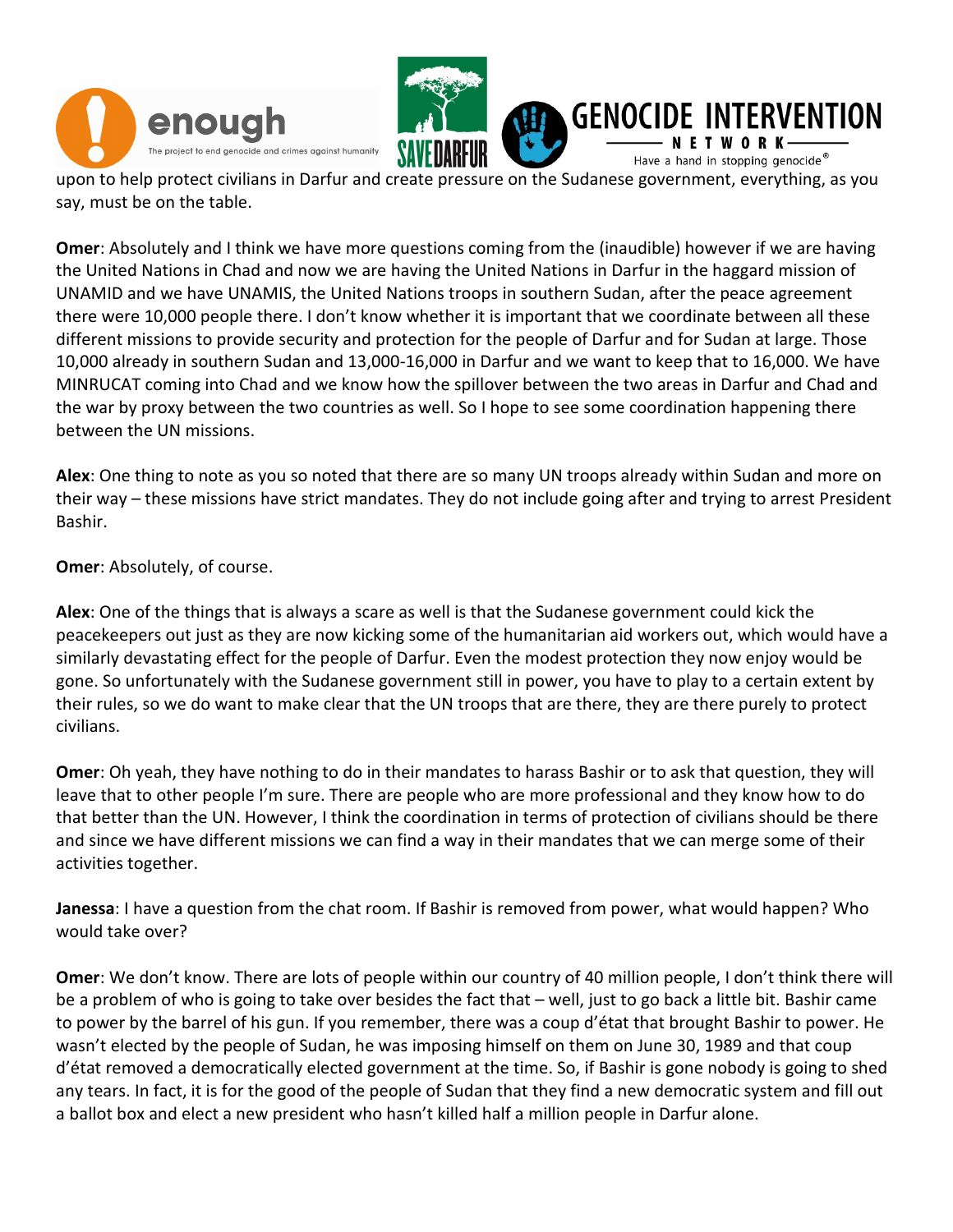



#### **GENOCIDE INTERVENTION**

Have a hand in stopping genocide®

Alex: You really have to ask yourself just how willing are you to dance with the devil you know. It's been now decades and we have not seen any substantive move from Bashir towards solving the mess that he has created in Darfur. Something we must bear in mind as this all moves forward is that the NCP (National Congress Party) is a regime that is bigger than Bashir. He does not have total control and he hopefully will not retain total control. But it is not the goal of the Darfur advocacy movement just to oust Bashir, that's not the point here. The point is to protect the people of Darfur as well as the civilians throughout Sudan. If that is incompatible with Bashir remaining in power, then those two interests start to coincide. But they are not necessarily the same. If Bashir were able to and were willing to change all the policies let's say two, three years ago we might not be at this point now where the International Criminal Court is issuing an indictment against him. Unfortunately, though, he has proven unwilling in every turn, to take substantive action to reverse his policies of divide and slaughter in Darfur and that's why he's ended up a wanted war criminal.

Janessa: Another question from the chat room: What can advocates do about the expulsion of the aid agencies? Are there any aid agencies they can still contribute towards? Is there a way they can impact the humanitarian crisis?

Omer: Yes, there are many aid agencies still working in Darfur. However, every agency that is working there they have a certain niche, or a place for the work that others might not. There are certainly people who are working on health care, people or agencies who are working on sanitation and water and agencies working on this and that. So I think InterAction is the amount of all the agencies that are there and doing this around the world and certainly if you go to their website, if you Google "InterAction" you will find that there are lists of these people who are still working in Darfur. The people that were expelled, like Save the Children U.S. or CARE, these are all U.S. organizations, and Doctors Without Borders, the Belgian and the Dutch chapters, and many others, so you will find a list of those who were expelled and a list of those who stayed if you go to their website and see how you can support them by donations or by lending your support.

Alex: And I would add additionally to direct support through the aid agencies that are still there, who were already working under difficult circumstances who are now trying to do even more with less, in addition to that much needed support, is the political pressure that they can bring upon their own government who can in turn pressure the Arab League, African Union, and China. These are the pressure points that we really need to push right now. These are the folks that can get on the phone with Bashir, with other elements of the NCP regime, and hopefully turn this around before the expulsion becomes final. So give to the aid agencies but at the same time pick up the phone, send an email, talk to your members of Congress, talk to the President.

Janessa: Great. And just building off of that, I just want to mention that members of the Genocide Intervention Network and STAND tomorrow will be sending faxes to President Obama. It's the 50<sup>th</sup> day of his administration and so we are sending a progress report via fax. So if you're interested in participating in that, building that political pressure on Obama you can check out standnow.org or genocideintervention.net

Are there any new updates that may be underreported that people should know about who are listening or watching this?

Omer: I think every day there is a development in Sudan and every day there is some news. I think that the trip yesterday to El Fasher was important because in that trip he threatened to expel more people. And in that trip he said I'm not going to watch and I don't respect the ICC and I don't respect the UN that brought the ICC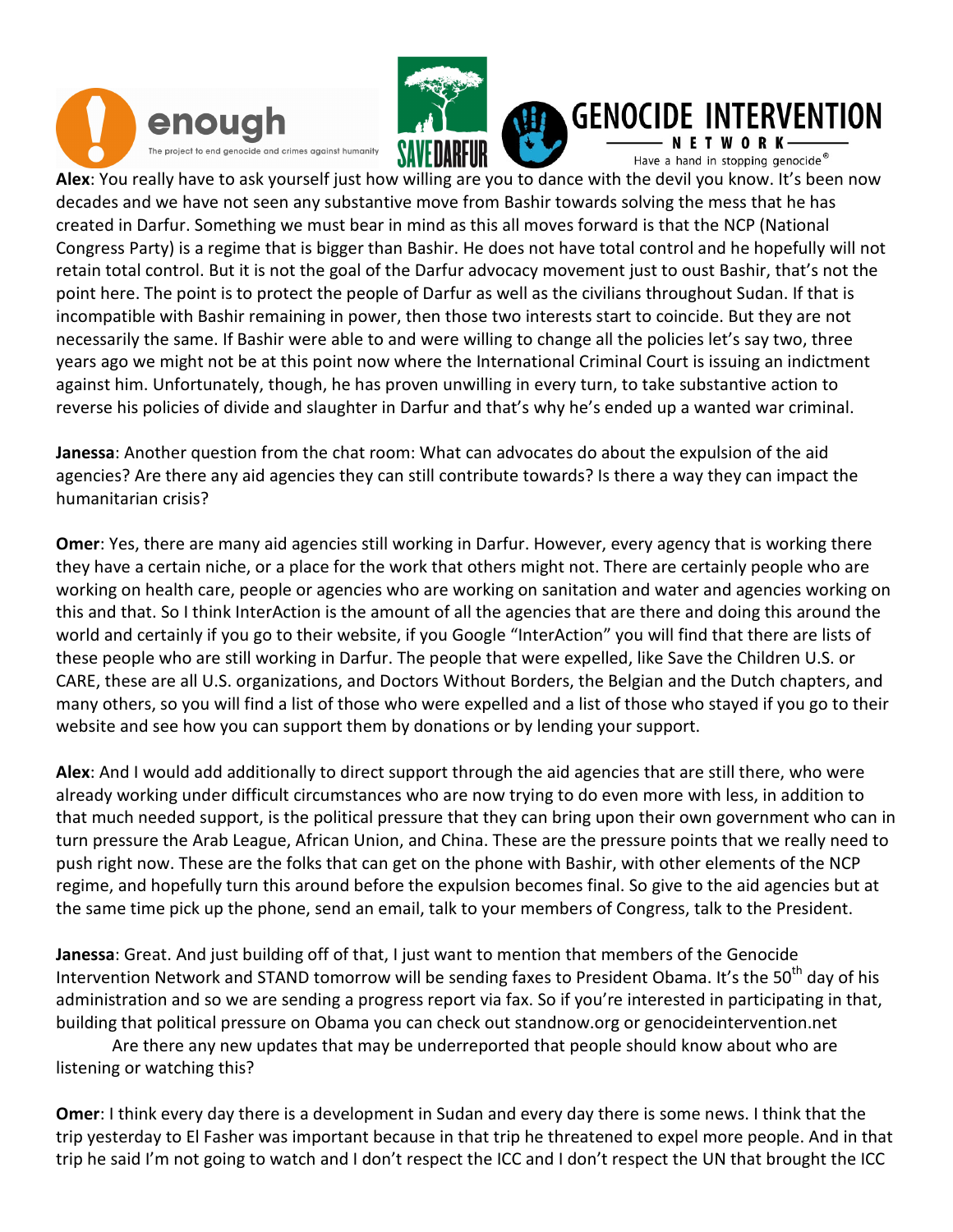



#### **GENOCIDE INTERVENTION**

Have a hand in stopping genocide®

and that kind of rhetoric. The most important thing is the threats that are on the Sudanese themselves, because they started publishing names of people that they think work with the ICC. They went there and they expelled these organizations and they did not just send a letter. In fact, they sent security people into the compounds of these civilians who are working in these agencies. They confiscated their personal items like iPods and everything that works with a Duracell basically, they took away. And they will not allow them to drive their vehicles to the UNAMID compound where the United Nations Mission in Darfur which is becoming now like a clearing house. They have to come to UNAMID to check them and to make sure they are safe and under the hospice of the UN they will be sent home safely. So if these guys drove their cars to UNAMID, and these cars came into the compound of UNAMID they become under the protection of the United Nations, the government of Sudan cannot touch them. So they ordered these people to get into vehicles of the security so they leave the vehicles and now they are basically under the mercy of the government of Sudan. Their personal items, their vehicles, their homes that they left behind, they have obligations to the people that they rented these properties from, the government of Sudan doesn't care. Over 7,000 Darfurians and other Sudanese who are working with these agencies, they lost their jobs overnight. The services that those people provide are not there. There are, like I said, financial obligations that the amount of whatever money that they use for their daily operations that they keep there because their banking system is not like here. In Darfur there are not ATM machines, so they keep cash there and nobody is accountable for that. So, the damage is already done. Even if these people were ordered back into Darfur tomorrow, to rebuild their lives to the level where they are providing the same service as today is going to be difficult. And who is going to be accountable for these things that are lost and are they going to keep indefinitely paying rent for their offices and hoping that they will go back tomorrow? It's a big mess. So these are the things that were lost in the reporting, if you will.

Janessa: If we, President Obama, the US does get around to appointing a special envoy, hopefully soon, what do you think the first steps he or she take will be?

Alex: Well, the way that things are changing every day in Sudan, events may overtake our advice for the moment, but the immediate first steps are going to be talking to the relevant players overseas. So, a special envoy needs not only to direct the US policy processes among the interagency where you've got representatives from the Department of Defense, the State, the Treasury, the intelligence community, they need to herd all of those cats and make sure the US is functioning at its highest efficiency level on this. They also need to be the principal diplomat dealing overseas. So that first day I hope the special envoy is on the phone to relevant foreign ministers, to relevant heads of state, pushing them and letting them know that we have a plan, we are not going to bluff, as Omer said earlier, we are going to move forward with a menu of both sticks and carrots, all of which we are prepared to enact. One of the things we saw with the Bush administration, there too often was talk of sticks and carrots that wasn't followed through. Threats of sanctions that didn't show up for another eight months, promises of removal sanctions in the Sudanese government that never actually took place for various reasons, if you conduct impotent diplomacy you're not going to have much of a response, and that's unfortunately what we saw. What we would like to see now is diplomacy backed by certain action. So when the special envoy comes into office, meets with the President, meets with the Secretary of State, goes about their job implementing US policy on Sudan, they know everything they threaten they can back up and every promise that they make they can keep. That will be incredibly important to them being an effective (inaudible) for the US.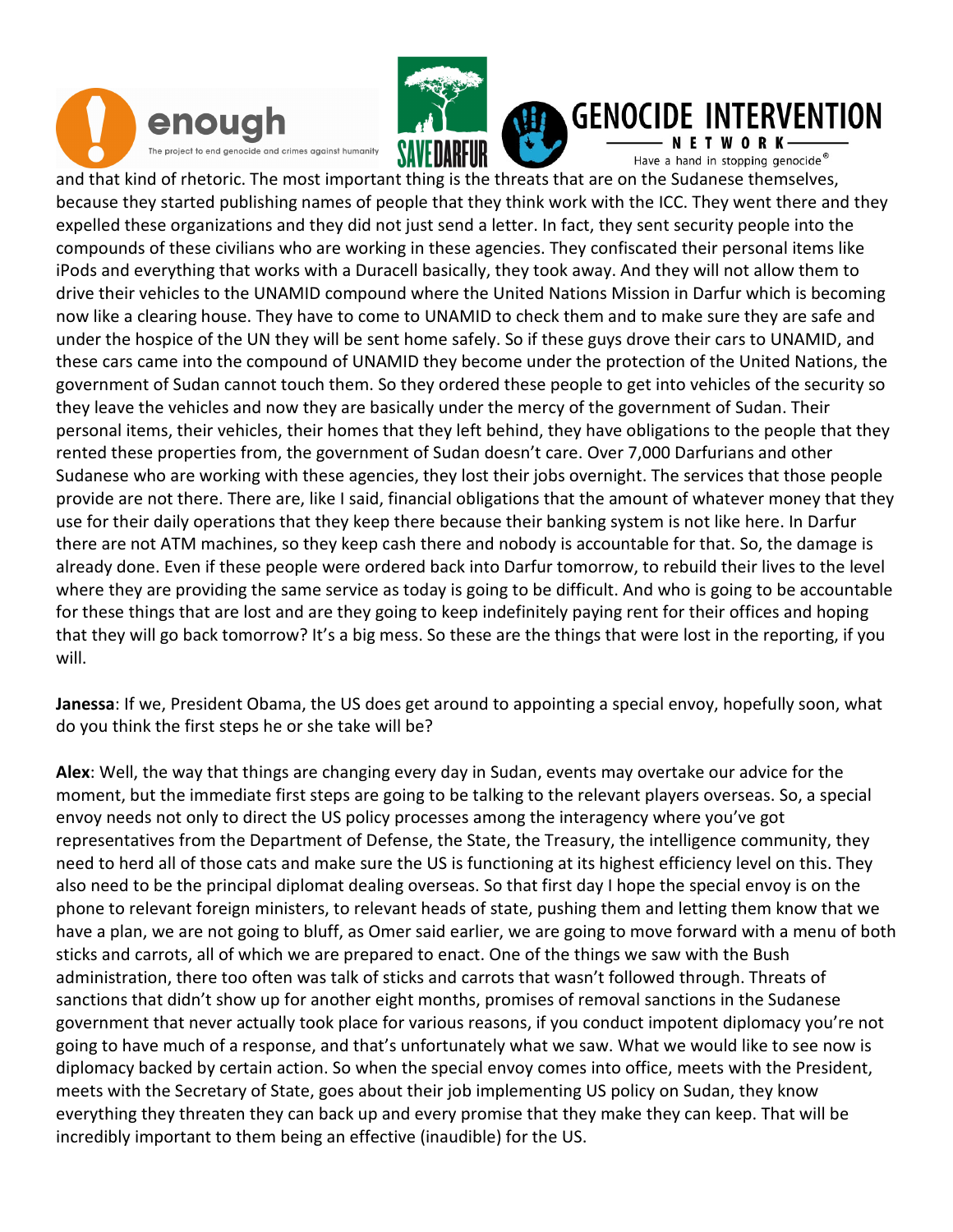



### **GENOCIDE INTERVENTION**

Have a hand in stopping genocide®

Omer: Threats and promises should also be tied to landmarks and certain either rewards or consequences. In six months, for example, we would like to see the grounding of the planes in Darfur. If you don't do that, then in six months we are going to do this to stop you from doing that, because that is the language that is the language that the government of Sudan understands. You go in there and you tell them, "We would like you to do this," and then you get in the plane and come back, it's not going to get the job done. You have to tell them, "and by this time we would like to see this done, and if it is not done, this is what we're going to do." If you don't have that kind of leverage, don't even start to talk to them, because you are just creating a bigger mess than what is there. And we also advocated that we would like to have senior people who are working with the envoy concentrating on the issues of Darfur and the South. However, we will never advocate, and this is what we never meant, is that we have an isolated issue in the South and an isolated issue in Darfur. No, these are interrelated issues, we just want senior people to work with them, and in addition to senior people from intelligence, from defense, from treasury, from everybody that is working, we want a diplomatic team run by one person, and that one person has the ear of the President and the Secretary of State and they are going to be in daily or whatever kind of contact with them. However this team is going to be there running the day-to-day business with the government of Sudan and never give them the chance to re-negotiate anything, because once you open that door you have opened the gates of Hell.

Janessa: Is that different from previous envoys that we have had in the past?

Alex: Yes, there have been now three special envoys to Sudan. It started with Senator Danforth back in the early part of this decade and he actually was in power to a larger degree than his successors, Andrew Natsios and Rich Williamson. When Danforth came on he was in charge of the Sudan Program Group which is now about a 25 person staff at the State Department. So he could not only go and negotiate with the Sudanese government, he had a staff back in DC that would influence the policy that he would negotiate. So when he said something he could back it up. When we got to Andrew Natsios and Rich Williamson, unfortunately, they did not have that backing. The Sudan Program Group still existed but it answered through the Assistant Secretary of State for Africa. So that whole office was on one floor of the State Department while the Special Envoy and his four person staff was on a different floor of the State Department. You can't have a split policy shop working on the same issue. It can work, it's been shown to work, but again, the envoy must have, as Omer says, a full-time staff that is consistently doing this, monitoring this day-to-day-to-day and must have the ear of the Secretary of State and the President to ensure that the policy options they discuss are going to be backed and are going to be implemented.

Janessa: We have time for one more or two more questions so if you are out there and you have something that you would like to ask still please make sure to submit that. You talked about putting political pressure on our government; The Arab League and members of the African Union have said that, have voiced support for al-Bashir and said that the ICC indictment is a Western plot, neo-colonialism. What are your thoughts on this? How can the US and its international partners message what we're trying to do in Sudan differently in a way that better engages Muslim countries or countries that are inherently already suspicious of the United States?

Omer: I will take the part of your question that deals with the Africans complaining about this and talking about neocolonialism. This is unfounded and this is a plot by the government of Sudan to use that in such a manner. Because let us remember, who is indicted in Africa by the ICC, so far? Charles Taylor, was a different ad-hoc tribunal so it doesn't count, but let us say that is also international justice. But in the Democratic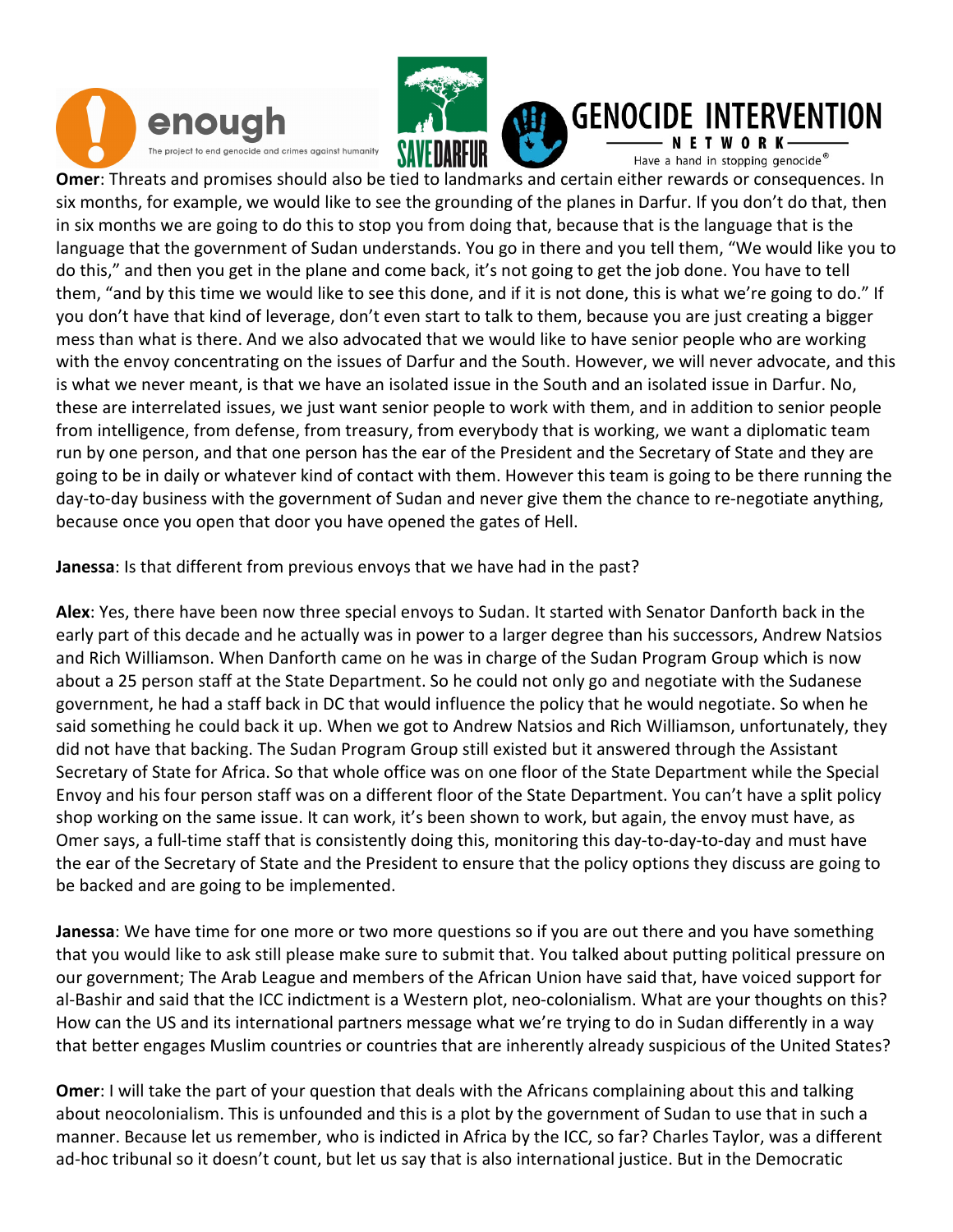



## **GENOCIDE INTERVENTION**

Have a hand in stopping genocide®

Republic of the Congo (DRC), in the Central African Republic (CAR) and in Uganda, the Lord's Resistance Army, these three cases that are referred to this existing court, referred to them by the governments of these countries. So the ICC is not coming from somewhere and jumping into Africa. Archbishop Desmond Tutu wrote a very wonderful Op-Ed about this, and he says this is not a colonial court. This is a court that is respected, the case of Sudan was referred to the ICC by Resolution 1593 from the United Nations Security Council. The ICC did not come by itself. However, dictators like Bashir and Mugabe and these guys would not like the ICC. They are going to use that to tell their people that this is a plot to re-colonize Africa and why Africans are the only people indicted here. The whole Islamic countries and the Arab countries and all the Muslims around the world have applauded the ICC when they indicted the butcher of Srebrenica, Milosevic. How come when they indict someone who was the butcher of (inaudible) in Darfur, they come and they say, "No no no, this is a colonist court. This is a court of the white man that is going to re-colonize Africa,"? This is nonsense. I don't think it adds up. You cannot be that schizophrenic. When it is for you, you applaud the same court and when it is against you, you go and you tell people that this is the court of the white man. Africa needs to get rid of its (inaudible) and its dictators. The Arab world needs to be more open, more democratic. However today our issue is accountability and justice. Darfur should have its day in court, that court said Omar al-Bashir is an international fugitive, he should go to the Hague.

Alex: Well, first I would agree very much with what Omer was saying there. I would add that Africa is not monolithic. Just because the chairperson of the African Union Commission, John Ping, says that Africa is against the ICC indictment of Omer al-Bashir, it does not mean that every single person and every single government in Africa is against the indictment. What we've seen is a lot of tongue twisting from President Bashir and from his closest allies. Other African heads of state and Arab heads of state tried to get them to issue some support for him and we expect to see that in the form of a high-level delegation from the Arab League that's going to go to the UN Security Council and ask for a deferral for this case. First and foremost it's imperative that the Security Council turns them away and says, "Interesting point but we are not deferring justice," that is the first step. The second step is to have further conversations with all of these member states. Once they see that they are not going to be able to get the deferral that Bashir is pushing them to get, we're hoping that this monolithic façade that we're seeing from the African Union and from the Arab League in support for President Bashir will crumble. We think support for him throughout Africa and throughout the Arab world is very wide but not very deep. Ultimately, everybody knows that what he's doing in Sudan and everybody knows the crimes he is committing and other heads of states are frankly embarrassed to have to be associated with him.

**Omer:** Or afraid that it is going to be their turn after Bashir.

Alex: Exactly, they need to be shown a path towards breaking with Bashir that provides them some support, that provides them with enough cover to do so openly. This is again incumbent on the Obama administration to help them do that. This is a time where they have to be convinced, and the President is the one who has to do the convincing.

Janessa: Right. Well, I want to thank you both so much for being here today. I just want to mention to people who are watching or listening that this will be recorded and posted on this same site, so if you didn't catch the whole thing or you want to share this with friends, feel free to come back here and watch the video. I mentioned earlier a fax to Obama to mark Day 50 tomorrow; again if you are interested in participating you